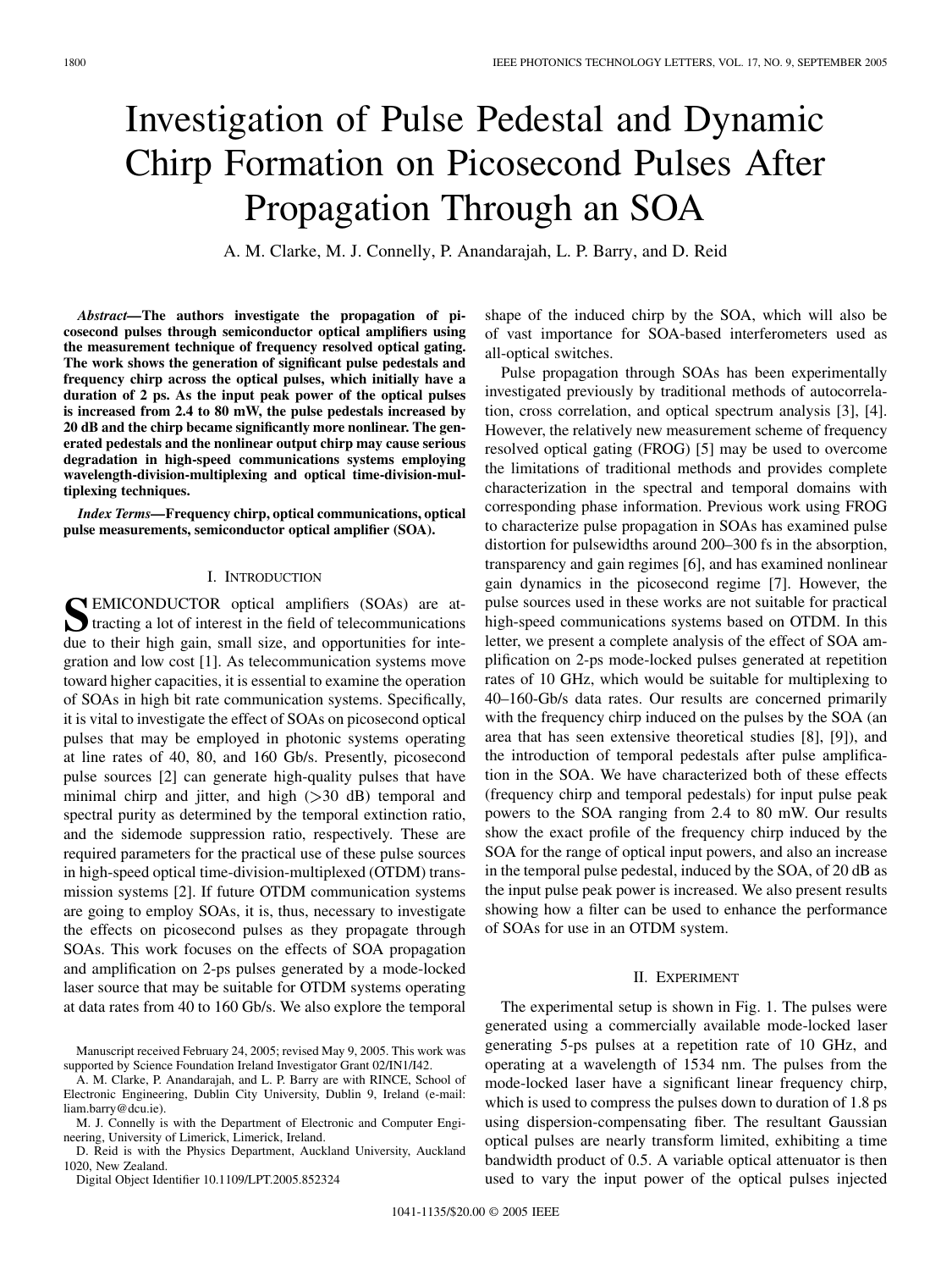

Fig. 1. Experimental setup.



Fig. 2. Temporal profile of the input pulse and the pulse after the SOA with an input peak power of 2.4, 7.7, and 80 mW.

into the SOA. The SOA (from Kamelian) has an unsaturated fiber-to-fiber gain of 25 dB at an operating current of 250 mA.

Analysis of the pulses is carried out before and after amplification using a second-harmonic generation FROG with a spectral resolution of 0.05 nm (6 GHz). The FROG generates a spectrogram, which is a three-dimensional plot of intensity as a function of wavelength and time. A phase retrieval program is then applied to the generated spectrogram to reconstruct the electric field of the optical pulse giving complete spectral and temporal characterization of the measured pulse. To obtain good signal-to-noise ratio (SNR) in the FROG measurements, and to minimize the time taken to acquire the results, an erbium-doped fiber amplifier (EDFA) is employed to amplify the input pulses to the FROG to a peak power of around 500 mW. The EDFA used is designed specially for operation with 2-ps optical pulses, and it is operated in the linear gain regime such that it does not alter the phase of the optical pulses being characterized by the FROG. Frog errors below  $\sim 0.004$  were recorded for the retrieved pulses indicating accurate retrievals [\[5](#page-2-0)].

## III. RESULTS AND DISCUSSION

In this work, we initially analyze the physical effects on the pulse as it propagates through the SOA. The pulse pedestals and the frequency chirp induced on the optical pulses after amplification with the Kamelian SOA were examined as a function of input peak power to the amplifier. Fig. 2 displays the intensity profile of the input optical pulse and the temporal profile of the pulse after amplification by the SOA as the input peak power is varied from 2.4 to 80 mW, at a bias current of 200 mA. Fig. 2 shows that the pulsewidth increases from 1.8 to 4.2 ps. We can also see a dramatic increase in the pedestals on the leading and trailing edge of the pulse. For the pulses at the input to the SOA, the pedestals cannot be seen as they are below the noise level of our measurement system. At the output of the SOA, the pulse pedestals increase from approximately 40–15 dB below the peak of the pulse, as the input pulse peak power is increased. The



Fig. 3. (a) Chirp before and after the SOA and (b) the chirp induced by the SOA across the temporal profile of the pulse for input peak powers of 2.4, 7.7, and 80 mW.

reason for the decrease in the pulse pedestal suppression ratio is that the pulse pedestal present on the leading edge of the input pulse is amplified by the SOA as it sees a high linear gain. This partially saturates the amplifier gain leading to a reduced amplification of the main pulse. The high power main pulse then drives the SOA further into saturation. This is the reason for the asymmetric shape of the pulse outputted from the SOA, as the leading edge saturates the amplifier and the gain available for the trailing edge is reduced [\[8](#page-2-0)], [[9\]](#page-2-0). The gain partially recovers for the trailing pedestal and it is, thus, also amplified relative to the main pulse. The central component of the 80-mW input pulse experiences higher gain saturation than is the case for the lower input power pulses. This implies that the relative intensity differences between the leading and trailing pedestals, and the main pulse, is less than is the case for lower power input pulses, which is shown from our results. For all of the input pulse powers, there is partial recovery of the gain after the main pulse but not as much as for the leading edge. This explains the observation that the relative effect of changing from 7.7 to 80 mW is larger than the effect of changing from 2.4 to 7.7 mW in the case of the leading pedestal. It should be noted that for the FROG measurements of the weak pedestals  $($ >35 dB below pulse peak), the SNR of these pulses is such that there will be uncertainty as to the exact level of the weak pedestals. There is, however, no uncertainty in the large increase in these pedestals, which would clearly pose significant problems (through intersymbol interference) for the use of these pulses in high-speed OTDM systems [[10\]](#page-2-0).

Pulse chirp is an essential parameter used in the analysis of pulses in transmission systems as it determines the propagation distance of the pulse and it can give information about the pulse structure. It is important not only to know its peak-to-peak value but also its profile across the pulse, especially SOA-induced chirp as it has a nonlinear structure. Fig. 3(a) displays the profile of the frequency chirp across the pulses at the input and output of the SOA (for a range of input powers), and it is clear that the chirp becomes more nonlinear as the input power to the SOA is increased. The chirp ends abruptly close to the edges of the main pulse, as when the intensity level is close to zero, it is not possible to correctly measure the chirp (thus, it is set to zero at these levels). Fig. 3(b) displays the actual chirp induced by the SOA across the pulse. This chirp can be calculated by subtracting the input chirp of the compressed mode-locked laser pulses, from chirp at the output of the SOA [\[8](#page-2-0)]. The associated spectra of the optical pulses are illustrated in Fig. 4. Fig. 4(b) displays the spectrum of the amplified pulses from the FROG measurement,